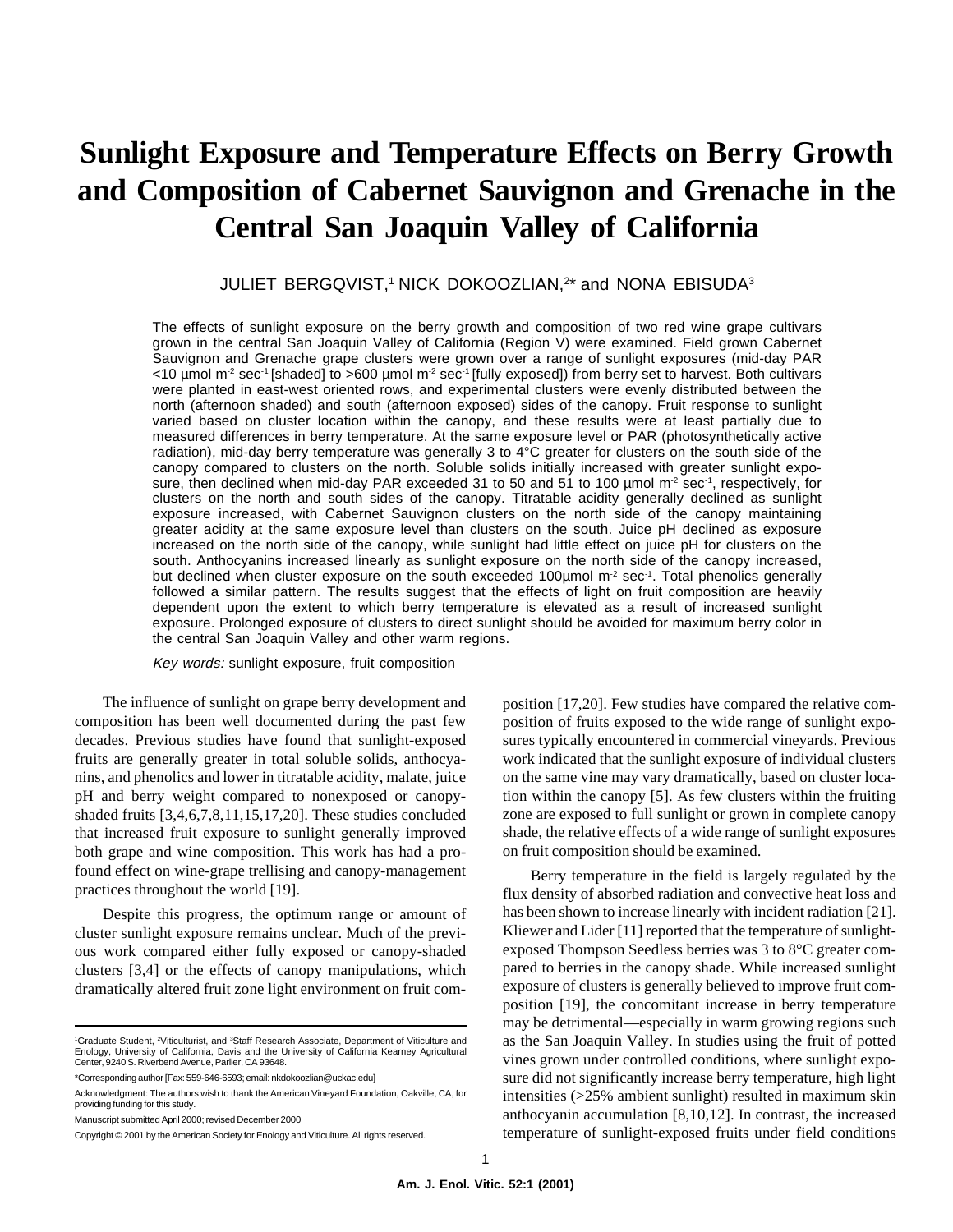may lead to reduced berry color, particularly in warm regions [22]. The objective of this study was to determine the optimum sunlight exposure for two red wine-grape cultivars, Cabernet Sauvignon and Grenache, grown in the central San Joaquin Valley of California (Region V [22]).

## **Materials and Methods**

**Plant materials and vineyard site.** The trial was conducted at the University of California Kearney Agricultural Center, located in the central San Joaquin Valley, approximately 50 km southeast of Fresno, CA. Eight-year-old own-rooted Cabernet Sauvignon (UC clone #8) and Grenache (UC clone #1A) grapevines, grown in nearby rows in the same vineyard block, were used in the study. The vines were planted in east-west oriented rows, spaced 2.4 m (between vines) x 3.7 m (between rows), bilateral cordon trained and spur pruned, and trellised to a twowire vertical system. At the completion of the previous growing season, the mean weight of one-year-old prunings averaged 5.8 and 4.2 kg per vine, respectively, for Cabernet Sauvignon and Grenache.

**Treatments and experimental design.** Experimental treatments were established one and two weeks after fruit set for Cabernet Sauvignon and Grenache, respectively. Fruit set was defined as the stage of berry development immediately following shatter (average berry diameter approximately 3 mm), corresponding to Stage 29 of the modified Eichhorn and Lorenz system [2]. Eight clusters per vine (one cluster/shoot) were selected for use based on the uniformity of shoot growth and cluster development. Clusters were divided into two groups of four, located on either the east or the west cordon of the vine. Four sunlight exposure categories were assigned to the clusters: (1) full exposure, (2) moderate to high exposure, (3) moderate to low exposure, and (4) shaded. Fully exposed clusters were generally exposed to sunlight throughout the day. High to moderately exposed clusters had one to two leaf layers of shade, while two to three leaf layers shaded clusters in the moderate to low exposure category. Shaded clusters were located deep inside the canopy, with four or more leaf layers. Selected leaf removal, as well as trimming or tying of shoots adjacent to clusters, was performed as necessary to establish desired exposure levels. Experimental clusters were evenly distributed between the north and south sides of the canopy, and positioned to hang freely and parallel to the trellis. Experimental clusters were selected on shoots of similar vigor, with twothirds or more of their leaves exposed to full sunlight throughout the experiment. The experiment was designed as a randomized complete, split plot with sunlight exposure serving as the main plot and cluster location within the canopy (north versus south side of the vine row) as the subplot. Each treatment was replicated 13 times in both cultivars using single-cluster plots, and all treatments within a replicate occurred on the same vine.

**Light measurements.** Photosynthetically active radiation (PAR) incident to each cluster was determined at the following stages of fruit development: fruit set (initiation of the experiment), veraison, and several weeks prior to harvest. All measurements were taken near solar noon, on clear, sunny days. PAR was measured using a handheld Li-Cor LI-189 quantum sensor (Li-Cor, Inc., Lincoln, NE), placed in the middle of the cluster, and oriented perpendicular to its plane. Cluster sunlight exposure was expressed as actual PAR with respect to cluster location in canopy (north versus south side of the vine row) and categorized as follows: <10, 10-30, 31-50, 51-100, 101- 200, 201-600 and >600 µmol m<sup>-2</sup> sec<sup>-1</sup>. No exposure level > 200  $\mu$ mol m<sup>-2</sup> sec<sup>-1</sup> was recorded on the north (shaded) side of the row. Canopy manipulations (leaf removal or shoot positioning) were performed as needed during the growing season to maintain clusters within +/- 10% of their initial sunlight exposure at berry set.

**Temperature measurements.** Berry temperature was measured between veraison and harvest using a handheld Omega HH 23 temperature monitor with dual hypodermic thermocouples (Omega Engineering, Inc., Stamford, CT). Berry temperature was measured by insertion of the thermocouple probe into the berry center. A shielded probe was placed next to the berry to monitor ambient air temperature. To determine the effects of sunlight exposure on daytime berry temperature, five clusters within each exposure category of both cultivars were selected (all treatments within the same replication). The temperature of three berries on each selected cluster was measured at two-hour intervals from 600 to 2000 hr, Pacific Daylight Time (PDT). Measurements were repeated on the same berries on each cluster throughout the day. To determine the relationship between sunlight exposure and berry temperature, three berries on 10 fully exposed, moderately exposed, and shaded clusters (30 clusters total) were used. Berry temperature and PAR were measured as described above. Berries used for temperature determinations were removed from clusters and discarded at the completion of the measurements.

**Fruit analyses.** At harvest, berries from the exterior plane (berries facing outward, toward the middle of the row) of the clusters were removed, placed in sealed plastic bags, and stored on ice. One hour after harvest, the berries were taken to the laboratory and randomly separated into two subsamples. The first sample consisted of eight berries and was used for anthocyanin and total phenolic determinations, while the remaining berries were reserved for pH, titratable acidity, and total soluble solids determinations. The size of this sample ranged from 15 to 70 berries for Grenache and 10 to 63 berries for Cabernet Sauvignon. All samples were weighed and stored in sealed plastic bags at -20°C until analyzed. Frozen berry samples were thawed at room temperature, placed between two layers of muslin, and macerated using a mortar and pestle. The juice was collected in plastic tubes and soluble solids (°Brix) determined using a handheld temperature-compensated refractometer. Following soluble solids determinations, 5 mL of juice from each sample was placed into a 20 mL vial to which 10 mL of distilled water was added. Titratable acidity was determined by titration with 0.1N of NaOH to a pH 8.2 end point and expressed as g  $100 \text{ mL}^{-1}$  of tartaric acid. The pH of undiluted juice of each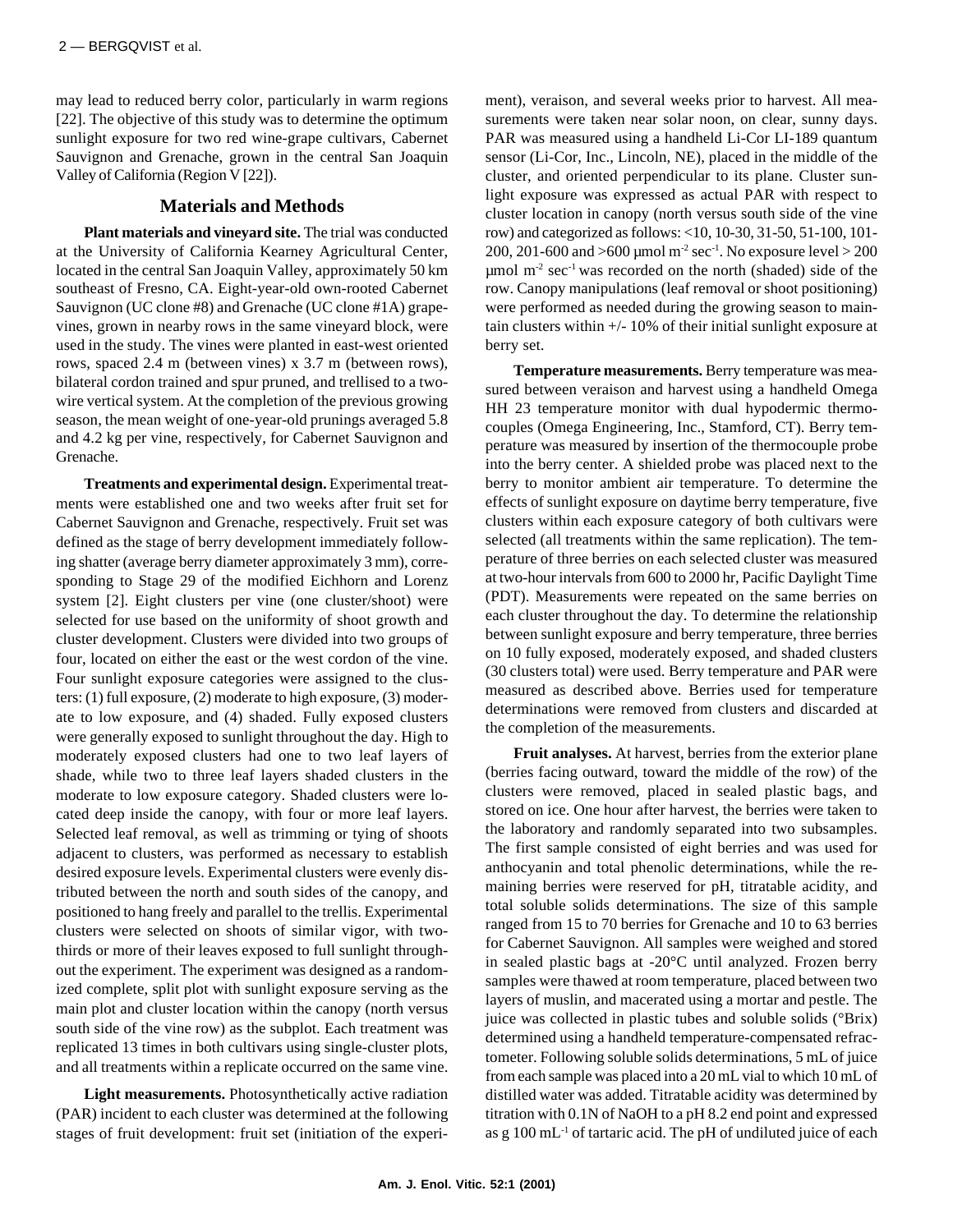sample was determined using a pH meter. For anthocyanin and phenolic analyses, samples were removed from the freezer and thawed at room temperature. Berry skins were removed from the pulp by hand, rinsed with tap water, rinsed with distilled water, and then blotted dry with paper towels. The skins were weighed on an analytical balance, placed in centrifugation tubes containing 50 mL of acidified methanol (1% HCl, v/v), and stored in darkness for 48 hours. After appropriate dilution with acidified methanol, the absorbance of a 5 mL aliquot of the extract was determined at 520 nm using a spectrophotometer (Spectronic, Rochester, NY). Anthocyanin concentration (expressed as mg pigment g-1 berry skin) was determined using the molecular weight (529) and molar absorbance (28,000) values for malvidin-3-glucoside (1). A 10 mL aliquot of the above extract was collected for the determination of the total phenol content by the modified Folin-Ciocalteu method [18]. Total phenol content was expressed as mg of gallic acid  $g^{-1}$  of berry skin.



**Fig. 1** (**A**) Diurnal variation in the daytime ambient air and berry temperature of fully exposed, moderately exposed, and shaded Cabernet Sauvignon grape clusters approximately two weeks prior to harvest. Each data point represents the mean of three single-berry measurements per cluster. Vertical bars represent the standard mean error (+/-). (**B**) Relationship between ambient air temperature and berry temperature of fully exposed, moderately exposed, and shaded Cabernet Sauvignon grape clusters approximately three weeks prior to harvest. Each data point represents the mean of three single-berry measurements per cluster. Data were fitted to the following equations: fully exposed y =-12.9 + 1.4x,  $r^2 = 0.9344$ ; moderately exposed y = 1.2 + 0.8x,  $r^2$  = 0.9032; shaded  $y = 4.7 + 0.7x$ ,  $r^2 = 0.8273$ .

**Statistics.** Relationships among cluster light exposure and berry temperature, growth, and composition were examined using general linear modeling and curve fitting procedures in SAS (SAS Institute, Cary, NC). Homogeneity tests in SAS were used to determine if regression relationships differed significantly  $(p < 0.05)$  for clusters on the north and south sides of the canopy.

#### **Results**

As expected, daytime berry temperature was greatest for fully exposed clusters and lowest in shaded clusters (Fig. 1a). The mid-day temperature of fully exposed berries exceeded ambient air temperature by  $7^{\circ}$ C, and that of shaded berries by



**Fig. 2** Relationship between PAR and the berry temperature of fully exposed (**A**), moderately exposed (**B**), and shaded (**C**) Cabernet Sauvignon clusters located on the north (N) or south (S) side of canopy at mid-day two weeks prior to harvest. Each data point represents the mean of three, single berry measurements per cluster. Data were fitted to the following equations: fully exposed N: y=32.7 + 5.0x,  $r^2$ =0.8420; fully exposed S: y=32.0 + 4.6x,  $r^2$ =0.8880; moderately exposed N: y=16.2 + 0.3x,  $r^2$ =0.8662; moderately exposed S: y=16.5 + 0.3x, r<sup>2</sup>=0.6964; shaded N: y=19.4 + 1.1x, r<sup>2</sup>=0.9219; shaded S: y=18.3  $+$  1.1x, r<sup>2</sup>=0.6683.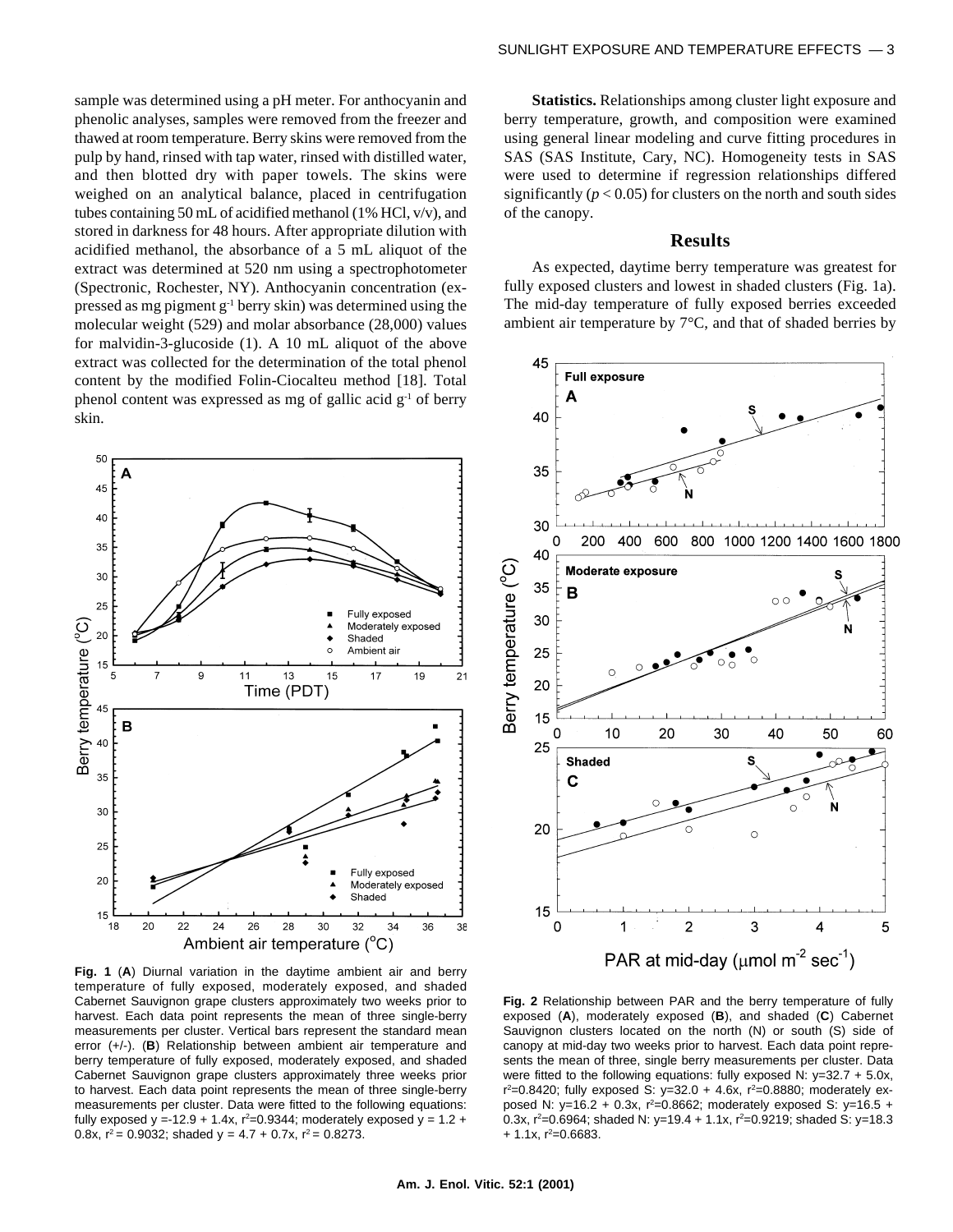

**Fig. 3** Influence of cluster sunlight exposure on berry mass of Grenache (**A**) and Cabernet Sauvignon (**B**). Clusters were grouped according to the following sunlight exposure classes: <10, 10-30, 31-50, 51-100, 101-200, 201-600 and >600 µmol m-2 sec<sup>-1</sup> PAR. Data were fitted to the following equations: Grenache: north side of row y = 2.034 + 0.119x – 0.035x<sup>2</sup>,  $r^2$ =0.800; south side of row y = 2.055 + 0.073x – 0.012x<sup>2</sup>, r 2=0.130. Each data point represents the mean of at least two replicates, except for exposure class 201 to 600  $\mu$ mol m<sup>-2</sup> sec<sup>-1</sup>, which has only one. Cabernet Sauvignon: north side of row y =  $1.392 + 0.044x$ , r<sup>2</sup>=0.661; south side of row y =  $1.404 - 8.528 \times 10^{-1}$  $3x$  + 7.542 x 10 $5x^2$ ,  $r^2$ =0.049. Each point represents the mean of at least three replicates; no clusters were present in the 201-600 µmol m-2 sec<sup>-1</sup> exposure class on the south side of the canopy.

nearly 10°C. Fully exposed clusters exhibited the largest fluctuation in daytime berry temperature among the treatments, and shaded clusters exhibited the least. Berry temperature of all sunlight exposure classes correlated closely with air temperature near the cluster (Fig. 1b). The berry temperature of fully exposed clusters increased more quickly with ambient air temperature than moderately exposed or shaded clusters, reflecting the greater radiation incident to their surface. Berry temperature increased linearly with incident PAR for clusters in all exposure classes (Fig. 2). When fully exposed or shaded clusters received the same sunlight exposure, mid-day berry temperature was significantly greater for clusters on the south side of the canopy compared to those on the north ( $p \le 0.05$ ; Figs. 2a and 2c). In contrast, the berry temperature of moderately exposed clusters on the north and south sides of the canopy rose similarly as PAR increased (Fig. 2b). Similar data were collected for Grenache (data not presented).

**Fig. 4** Influence of cluster sunlight exposure on total soluble solids, titratable acidity, and juice pH of Grenache (**A**, **C**, and **E**, respectively) and Cabernet Sauvignon (**B**, **D**, and **F**, respectively) grape berries. Refer to Fig. 3 for explanation of PAR exposure classes. Data were fitted to the following equations: Total soluble solids—Grenache: north side of row  $y = 21.867 + 1.242x - 0.315x^2$ ,  $r^2 = 0.985$ ; south side of row  $y =$ 22.362 + 0.596x - 0.119x<sup>2</sup>, r<sup>2</sup>=0.833. Cabernet Sauvignon: north side of row y = 20.456 + 0.061x - 0.030x<sup>2</sup>, r<sup>2</sup>=0.105; south side of row y=19.865 + 1.260x - 0.169x<sup>2</sup>,  $r^2=0.804$ . Titratable acidity—Grenache: north side of row  $y = 0.487$  –  $0.058x + 8.302 \times 10^{-3}x^2$ , r<sup>2</sup>=0.984; south side of row y = 0.453  $-$  0.016x,  $r^2$ =0.954. Cabernet Sauvignon: north side of row y  $= 0.483 - 0.064x + 9.5456 x 10^{-3}x^{2}$ , r<sup>2</sup>=0.989; south side of row y =  $0.393 - 0.051x + 6.027 \times 10^{-3}x^2$ , r<sup>2</sup>=0.916. pH— Grenache: north side of row  $y = 3.667 + 1.489 \times 10^{-3}x$  – 8.796x<sup>2</sup>,  $r^2$ =0.669; south side of row  $y = 3.592 + 0.028x$  – 2.410 x  $10^{-3}x^2$ ,  $r^2=0.297$ . Cabernet Sauvignon: north side of row y =  $4.037 - 0.098x$ , r<sup>2</sup>=0.874, south side of row y =  $4.004$  $+$  0.039x – 6.76x10<sup>-3</sup>x<sup>2</sup>, r<sup>2</sup>=0.443.

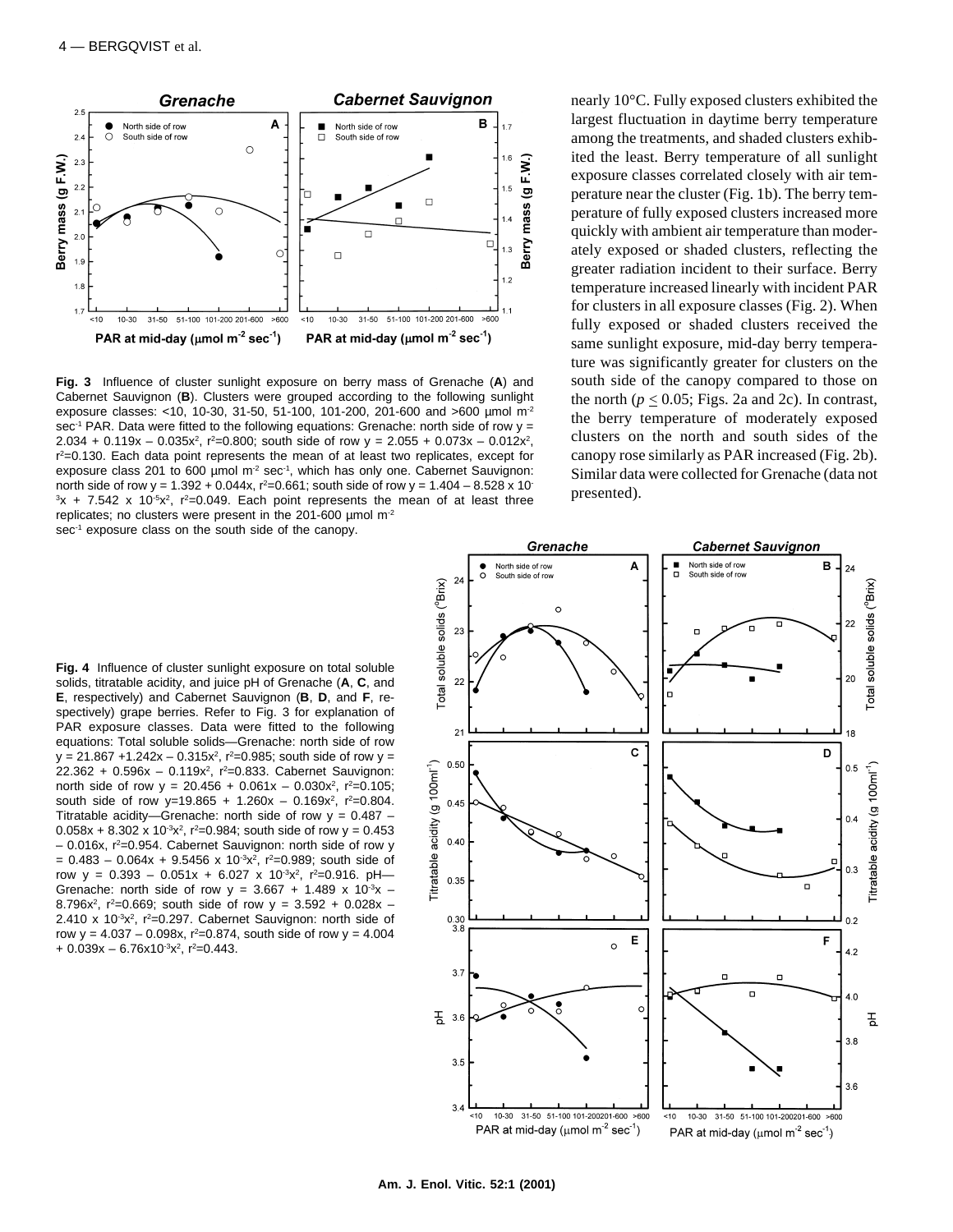

**Fig. 5** Influence of cluster sunlight exposure on the anthocyanin and total phenol concentrations of Grenache (**A** and **C**, respectively) and Cabernet Sauvignon (**B** and **D**, respectively) grape berry skins. (See Fig. 3 for PAR exposure classes.) Data were fitted to the following equations: Anthocyanins—Grenache: north side of row y =  $2.394 + 0.570x$ , r<sup>2</sup>=0.942; south side of row y =  $2.211 + 0.848x - 0.123x^2$ ,  $r^2 = 0.722$ . Cabernet Sauvignon: north side of row  $y = 5.782 + 1.064x$ ,  $r^2 = 0.757$ ; south side of row  $y = 4.928 + 1.186x - 0.161x^2$ ,  $r^2 = 0.693$ . Total phenolics Grenache: north side of row  $y = 14.147 + 2.595x$ ,  $r^2 = 0.952$ ; south side of row  $y =$ 13.279 + 1.910x - 0.085x<sup>2</sup>,  $r^2 = 0.938$ . Cabernet Sauvignon: north side of row y = 29.492 + 1.674x,  $r^2$ =0.607; south side of row y = 26.940 + 1.182x -0.130x<sup>2</sup>,  $r^2 = 0.367$ .

Berry mass of Grenache increased as mid-day PAR increased up to 51- 100 µmol  $m<sup>2</sup>$  sec<sup>-1</sup>, then declined for clusters on both the north and south sides of the canopy (Fig. 3a). In contrast, the mass of Cabernet Sauvignon berries increased linearly with sunlight exposure for clusters on the north side of the canopy (Fig. 3b). Berry mass on the south side of the canopy declined slightly with increased sunlight exposure and was lower compared to berry mass on the north side ( $p \le 0.05$ ).

Soluble solids concentrations of Grenache increased with greater sunlight exposure, then declined when mid-day PAR exceeded 31-50 and 51-100 µmol  $m<sup>2</sup>$  sec<sup>-1</sup>, respectively, for clusters on both sides of the canopy (Fig. 4a). Compared to clusters on the north, soluble solids concentrations were higher for clusters on the south side of the canopy when mid-day PAR exceeded 51-100 µmol m<sup>-2</sup> sec<sup>-1</sup> ( $p \le 0.05$ ). Soluble solids of Cabernet Sauvignon clusters on the south side increased sharply when mid-day PAR increased from <10  $\mu$ mol m<sup>-2</sup> sec<sup>-1</sup> to 10-30  $\mu$ mol m<sup>-2</sup> sec<sup>-1</sup>, then leveled off (Fig. 4b). In contrast, sunlight exposure had little effect on the soluble solids of Cabernet Sauvignon clusters on the north side of the canopy,

and the fruit was generally lower in percent soluble solids compared to clusters on the south ( $p \leq 0.05$ ).

Titratable acidity of Grenache clusters on the south side of the canopy declined linearly as mid-day PAR increased (Fig. 4c). In comparison, the titratable acidity of clusters on the north side of the canopy declined as mid-day PAR increased from  $\lt 10$  µmol m<sup>-2</sup> sec<sup>-1</sup> to 51-100 µmol  $m<sup>-2</sup>$  sec<sup>-1</sup>, then leveled off. At the same exposure level, titratable acidity was similar for Grenache clusters on both sides of the canopy. In contrast, Cabernet Sauvignon clusters on the north side of the canopy maintained greater acidity at the same exposure level than clusters on the south side (*p*  $\leq$  0.05; Fig. 4e). Cabernet Sauvignon clusters on both sides of the canopy followed a similar pattern, with titratable acidity decreasing sharply as mid-day PAR increased from <10 µmol m<sup>-2</sup> sec<sup>-1</sup> to 51-100 µmol m<sup>-2</sup>  $sec^{-1}$ , then leveling off.

Compared to clusters on the south side of the canopy, the juice pH of clusters on the north side declined significantly ( $p \leq 0.05$ ) with increased sunlight exposure in both cultivars (Figs. 4e and 4f). Juice pH declined slightly (Grenache), or remained relatively constant (Cabernet Sauvignon), with increased sunlight exposure on the south side.

For clusters on the north side of the canopy, skin anthocyanins increased linearly with increased sunlight exposure for both cultivars (Figs. 5a and 5b). For clusters on the south side of the canopy, the anthocyanin concentrations of both cultivars increased initially, then declined when PAR exceeded 51-100 µmol  $m<sup>2</sup> sec<sup>-1</sup>$  at mid-day. For Grenache, clusters on north and south sides of the canopy had similar anthocyanin levels until mid-day PAR reached this level. At the

same exposure level, Cabernet Sauvignon clusters on the north side of the canopy had greater anthocyanin concentrations than clusters on the south side ( $p \le 0.05$ ). Total phenol concentrations in the skins of both cultivars increased linearly with mid-day PAR for clusters on the north side of the canopy (Figs. 5c and 5d). Total phenol concentrations increased more gradually with sunlight exposure for clusters on the south side of the vine. At the same exposure level, clusters on the north side of the canopy were greater in total phenolics than clusters on the south ( $p \leq 0.05$ ).

## **Discussion**

As suggested previously by Smart and Sinclair [21], berry temperature increased linearly with sunlight exposure in this study. The mid-day temperature of fully exposed berries was 9 to 10°C greater compared to shaded berries. When accumulated during the entire fruit development period, this difference likely accounts for a significant portion of the compositional variation reported between sunlight-exposed and shaded fruits [7,9,11,13]. Temperature differences also explain why fruit re-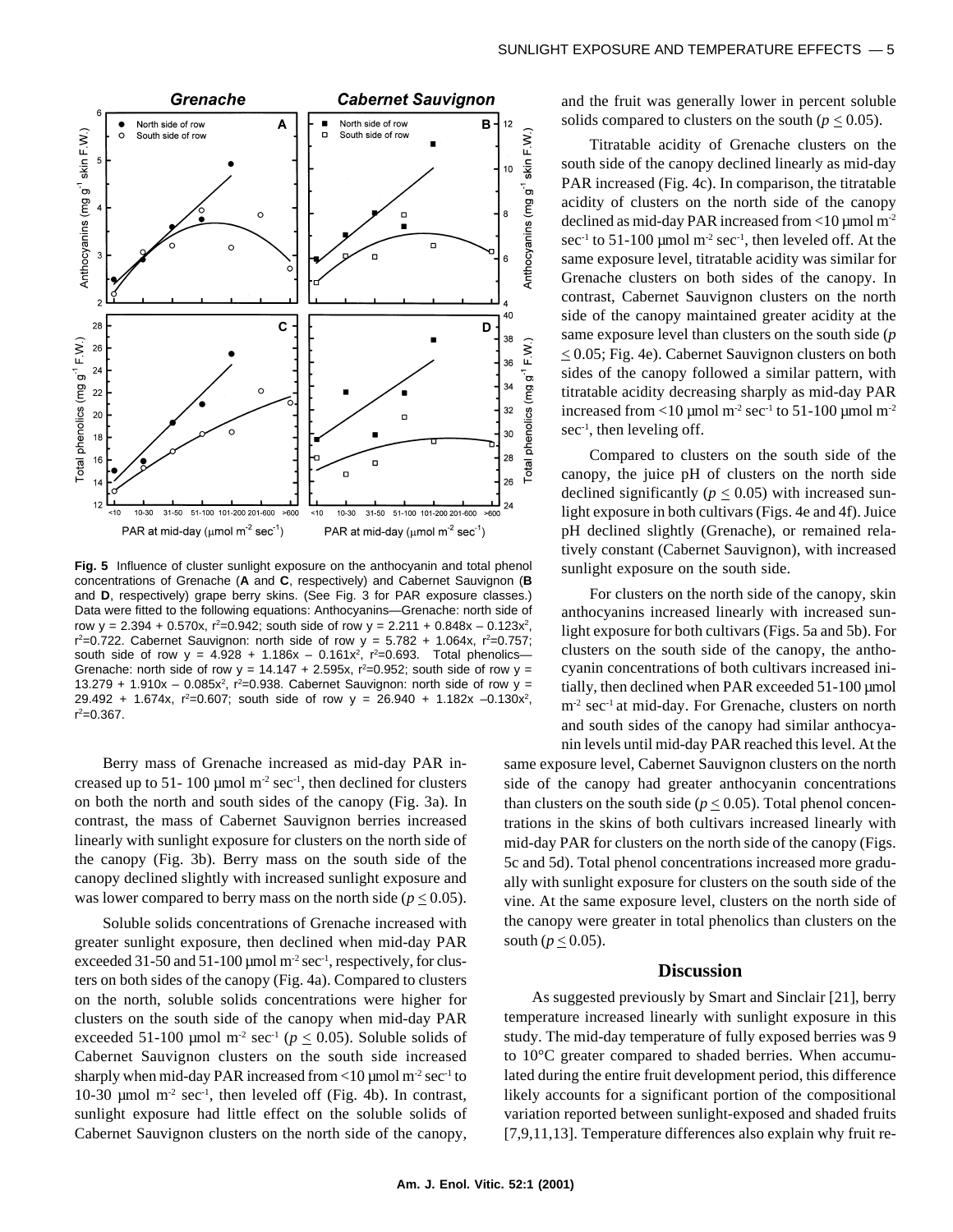sponse to sunlight varied due to cluster position within the canopy. Direct sunlight heats plant tissues more efficiently than diffuse light [21]. Fully and moderately exposed clusters on the south side of the canopy received direct sunlight in the afternoon, while clusters on the north side of the canopy received mostly indirect or diffuse light during this period. At similar sunlight exposure levels, the mid-day berry temperature of clusters on the north side of the canopy was 3 to 4°C lower than that of clusters on the south. It should be noted that temperature differences between sunlight-exposed and shaded berries reported here, for a warm climate (Region V), may be less pronounced in a cooler climate (such as Region I or II [22]).

Dokoozlian reported that the berry growth of Cabernet Sauvignon increased as cluster exposure to sunlight was increased under controlled conditions, but light exposure had no effect on berry temperature in that study [5]. The gradual decline in the berry mass of Grenache with increased sun exposure reported here may have resulted from the effects of elevated berry temperatures on berry cell division or elongation as well as increased fruit transpiration rates and subsequent berry dehydration [4,7,11]. A similar explanation can be made for the lower mass of Cabernet Sauvignon berries on the south side of the canopy. Contrary to this trend, the berry mass of Cabernet Sauvignon increased linearly with increasing exposure for clusters on the north side of the vine. Berry growth may therefore be enhanced by increased exposure to indirect light, as long as fruit temperatures are not elevated beyond the optimum for development [7,13].

Soluble solids reached their maximum when mid-day cluster exposure ranged between 31-50 µmol m-2 sec-1 for Grenache and  $51-100$  µmol m<sup>-2</sup> sec<sup>-1</sup> for Cabernet Sauvignon. The increased temperature of fruits exposed beyond these levels may have inhibited ripening, as previous work indicated that cluster temperatures >37°C inhibited sugar accumulation [10]. The decline in titratable acidity with increasing sunlight exposure agrees with previous work [3,11,17,20] and was attributed to increased malic acid degradation due to the higher temperatures of exposed fruit [9,11,14]. Increased sunlight exposure had little effect on the juice pH of clusters on the south side of the canopy, likely because their elevated temperature was a more important factor influencing pH than light exposure [7,9,10]. In contrast, results for fruit on the north side of the canopy were similar to previous studies reporting that exposed clusters have lower juice pH than shaded clusters [19,20]. These studies also implied that foliage exposure to sunlight may regulate fruit pH; however, all experimental shoots were exposed to similar levels of sunlight. It should be noted that analyses were performed on previously frozen berries, thus pH may have been elevated as a result of tartrate precipitation [1].

While increased exposure to light generally stimulates anthocyanin accumulation in grape berries, high temperatures inhibit color formation [8,10,12]. In this study the anthocyanin concentration of both cultivars increased linearly as sunlight exposure increased on the north side of the canopy. In contrast, a quadratic relationship was found on the south side, where maximum coloration occurred when berries were exposed to  $51-100$  µmol m<sup>-2</sup> sec<sup>-1</sup> PAR at mid-day. Pirie [16] reported the optimum temperature range for anthocyanin accumulation was between 17 and 26°C. The lower anthocyanin concentration of clusters exposed to >100 µmol  $m<sup>2</sup> sec<sup>-1</sup> PAR$  at mid-day on the south side of the canopy is likely a consequence of their elevated temperature, as implicated by earlier studies [10,12]. Lower total phenolic concentrations of fruit on the south side of the canopy were likely a result of this same interaction.

#### **Conclusions**

In addition to regulating photosynthesis and photo-morphogenesis, sunlight provides radiant energy, which heats plant surfaces. Berry composition is influenced by both the direct (light quantity and light quality) and the indirect (temperature mediated) effects of sunlight exposure. Cluster location within the canopy had a significant influence on the relationship between sunlight exposure and berry temperature in this study. It is generally accepted that, as fruit exposure to sunlight increases, fruit composition and wine quality improve [19]. Results of this study were in agreement with the above for clusters located on the north, or afternoon shaded, side of the canopy. However, when clusters were located on the south or afternoon sun exposed side of the canopy, concomitant increases in berry temperature were likely a major factor regulating fruit responses to increased sunlight exposure. Berry color, in particular, was negatively affected by excessive sunlight exposure in this study.

The results indicate that canopy management practices that provide high amounts of diffuse light in the fruiting zone, rather than direct sunlight exposure, are best suited to warm regions such as the San Joaquin Valley. Training and trellising systems, row orientation, and canopy management practices should be considered carefully in order to avoid prolonged fruit exposure to direct sunlight in such regions.

## **Literature Cited**

1. Amerine, M.A., and C.S. Ough. Methods for analysis of musts and wines, p. 341. Wiley and Sons, New York (1980).

2. Coombe, B.G. Adoption of a system for identifying grapevine growth stages. Austral. J. Grape Wine Res. 1:100-110 (1995).

3. Crippen, D.D., and J.C. Morrison. The effects of sun exposure on the compositional development of Cabernet Sauvignon berries. Am. J. Enol. Vitic. 37:235-242 (1986).

4. Crippen, D.D., and J.C. Morrison. The effects of sun exposure on the phenolic content of Cabernet Sauvignon berries during development. Am. J. Enol. Vitic. 37:243-247 (1986).

5. Dokoozlian, N.K. Light quantity and light quality within Vitis vinifera L. grapevine canopies and their relative influence on berry growth and composition. Ph.D. Diss., University of California, Davis. 1990.

6. Dokoozlian, N.K., and W.M. Kliewer. Influence of light on grape berry growth and composition varies during fruit development. J. Amer. Soc. Hort. Sci. 121(5):869-874 (1996).

7. Hale, C.R., and M.S. Buttrose. Effect of temperature on ontogeny of berries of Vitis vinifera L. cv. Cabernet Sauvignon. J. Amer. Soc. Hort. Sci. 99(5):390-394 (1974).